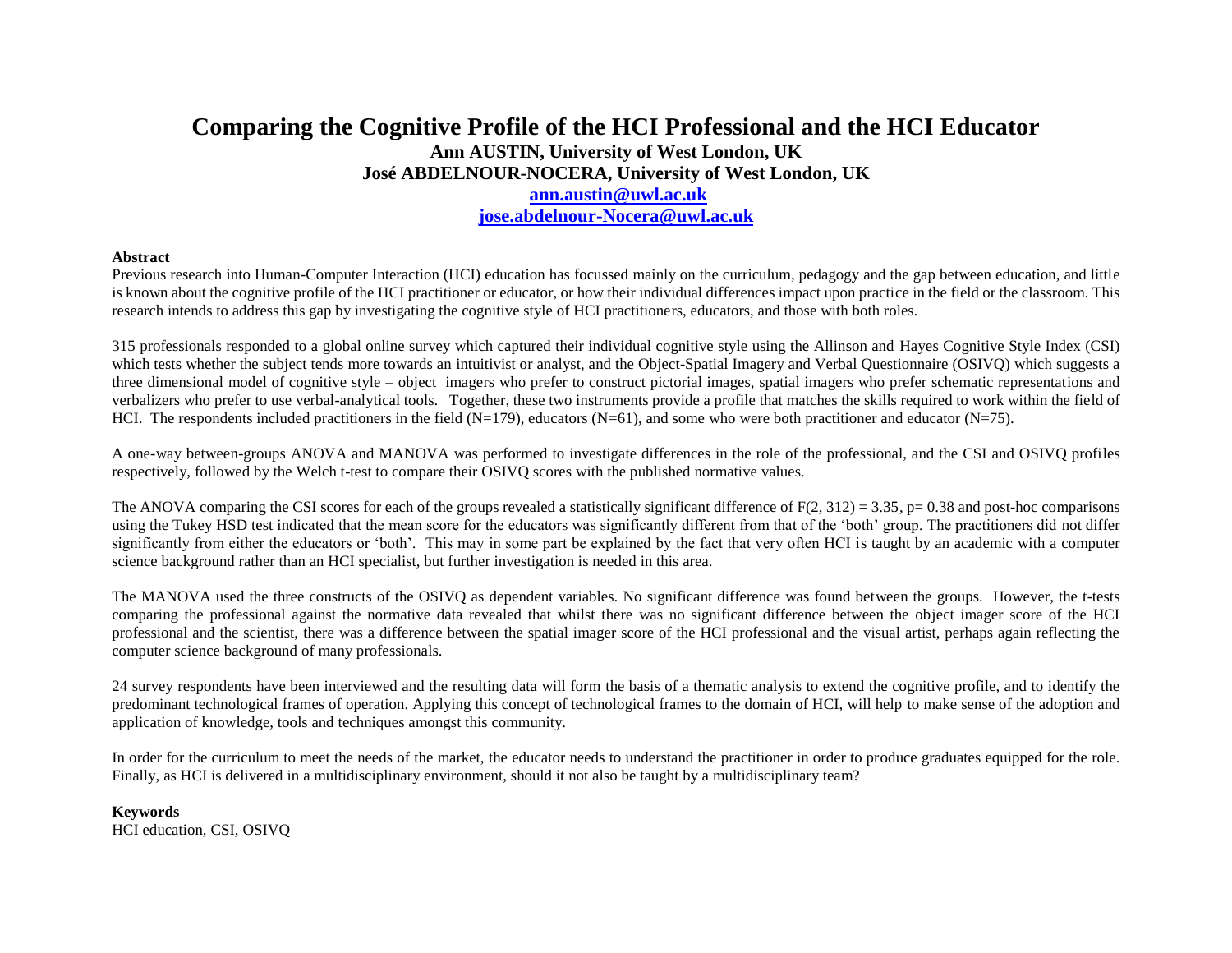#### **Introduction**

Previous research into Human-Computer Interaction (HCI) education has concentrated mainly on the curriculum, pedagogy and the gap between education and practice (Churchill, Bowser, & Preece, 2013; Douglas, Tremaine, Leventhal, Wills, & Manaris, 2002; Hewett et al., 1992). However, there has been little focus on looking at the profile of the HCI professional. This research intends to address this gap by examining the profile of both the HCI practitioner and the HCI educator. This paper focusses particularly on elements of cognitive style.

The study of HCI first emerged in the late 1970s when it was often referred to as Human Factors, and whilst it was originally a specialism within the computer science field, it has now evolved to encompass many different areas, including engineering, information management, psychology and design, as well as information technology subjects (Carroll, 2013; Myers, 1998). The term HCI translates literally to Human-Computer Interaction. However, many people who use the social networking features of a smart phone or devices such as the ticket machine at a railway station would not consider themselves to be computer users. As a result, this term is used less in practice, and the meaning has been extended to refer to interaction with other devices such as mobile phones, and other 'smart' devices. Very often the term User Experience (UX) is used instead, and at times the terms are used interchangeably, although there are differences between the two terms. HCI is generally considered to be focused on the tasks and the goals of the user, whereas UX extends this definition to include an emotional response, affected by the characteristics of the system and the context of use (Hassenzahl & Tractinsky, 2006).

HCI is studied in university courses both at undergraduate and postgraduate level in order to explore, understand and aid in improving the usability and user experience of interactive systems and products; it is now a well-established and important subject in computing, technology and design courses throughout the world.

However, the multidisciplinary nature of HCI and its rapid growth against the constantly changing backdrop of technology presents educators with a number of challenges, particularly when considering curriculum design. Recent research has centred on the practices and underpinning philosophies of both education and practice in order to identify a global curriculum and it is recognised that what the practitioner and the educator value are not always the same (Churchill et al., 2013). At a time when there is a skills shortage, and yet universities are cutting back on HCI contact hours in an attempt to become more efficient, it becomes increasingly important to make the curriculum effective and relevant.

This research extends the earlier studies of Churchill et al (2013) by considering not only educators and practitioners, but also those who are both educators and practitioners. It seeks to build up a profile of the professional, focusing on elements of cognitive profile, as well as elements of personality, and technological frames of operation (Orlikowski & Gash, 1994).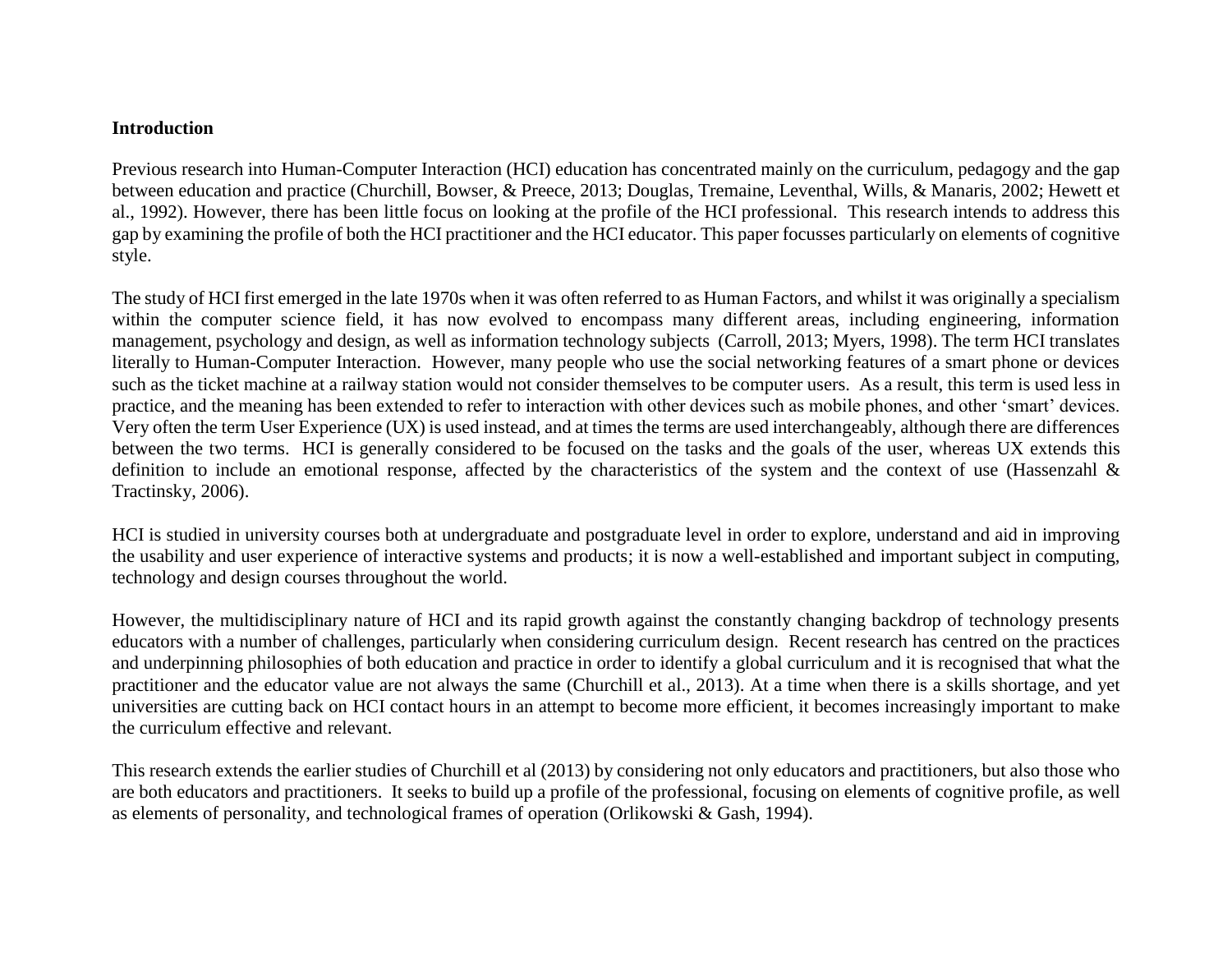#### **Rationale**

Little is known of how individual differences of the professional, whether practitioner or educator, can influence the content and approach to both teaching and practice. The tools and techniques used in the field do not take into account the different cognitive styles of either the educators or practicing professionals, and it is not known whether the cognitive preferences of the educator influence the content and delivery of the curriculum.

The aim of this research is to provide a better understanding of HCI practitioners and HCI educators by identifying the similarities and differences between them, and the potential impact upon curriculum design, delivery and practice. A better understanding of this will serve to support the educational experience of the students and to strengthen the HCI curriculum.

Both survey and interview data are used to investigate the extent to which the individual differences of the professional, whether practitioner or educator, determine the approach to practice in the field, or ascribe particular significance to tools or techniques when delivering the curriculum.

The focus of this paper is the survey data and cognitive style, with particular reference to the Cognitive Style Index (Allinson & Hayes, 1996) and the Object-Spatial Imagery and Verbal Questionnaire (Blazhenkova & Kozhevnikov, 2008).

# **Cognition and HCI**

HCI practitioners act as an interface between the developer and the users during the development of a computer application or website. As such, they need analytical skills to understand the functionality of the website or application, but at the same time, they need to be able to see the 'whole picture' and put themselves in the shoes of the user. Some HCI evaluation techniques such as heuristic evaluations require an analytical approach. Others, such as the production of a persona need a more intuitive approach. In addition, whilst the developer may be more concerned with the functionality of the application, the HCI practitioner also needs to balance the need for the interface to be user friendly, and the layout, appearance and aesthetics of the interface will contribute to this.

The first phase of this project used a survey to gather data relating to cognitive style. Within the field of cognitive style research, there is a diverse range of theoretical backgrounds and domains of application (Cassidy, 2004; Coffield, Moseley, Hall, & Ecclestone, 2004). However, when selecting a tool to measure a relationship between cognitive style and the study of human computer interaction, the range of candidate theories is constrained by the characteristics of the technology in question.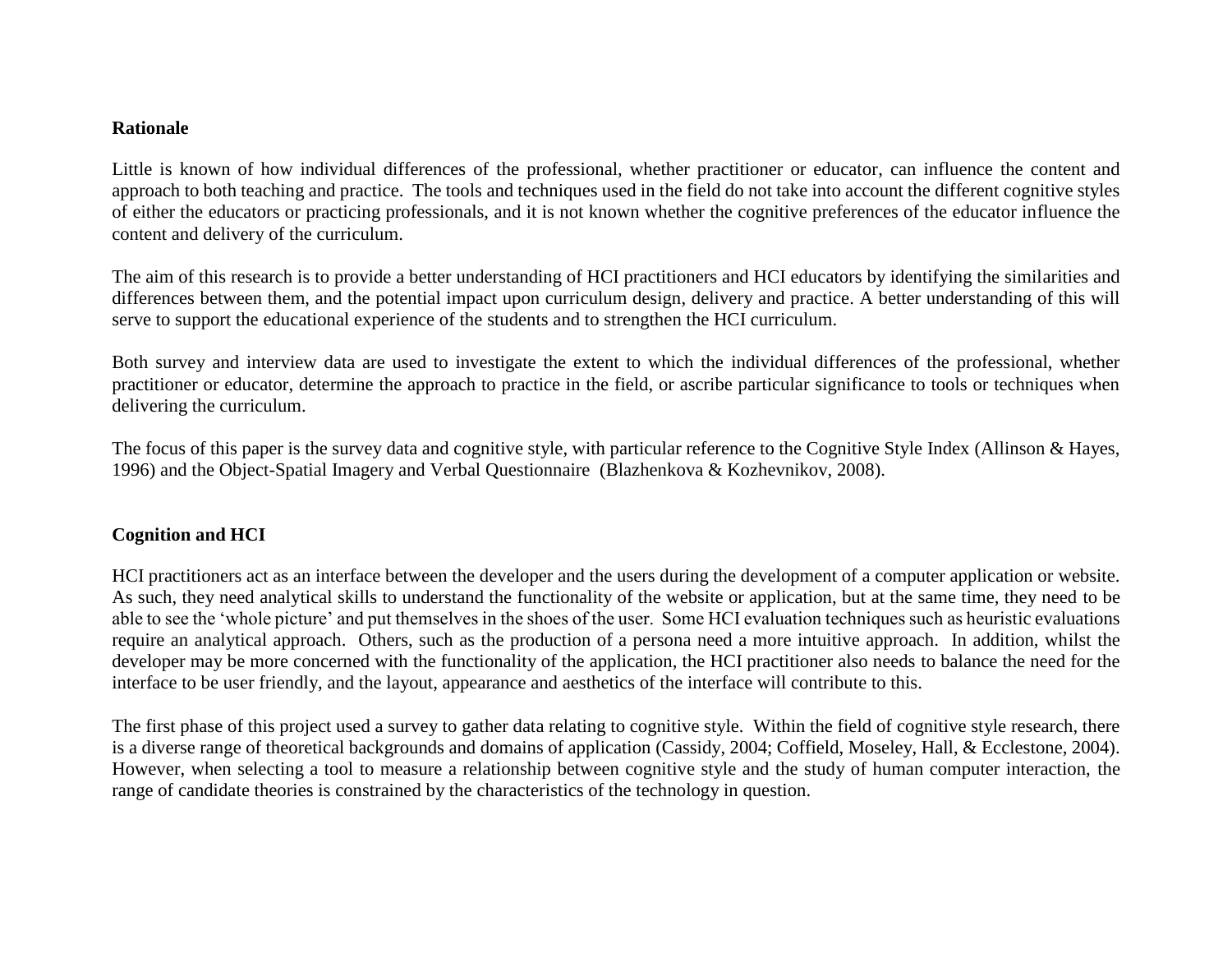The Cognitive Style Index - CSI - (Allinson & Hayes, 1996) was considered appropriate as it investigates the intuitive/holistic – analytical spectrum, which correlates to the approach taken when evaluating systems for usability; the Object-Spatial Imagery and Verbal Questionnaire - OSIVQ - (Blazhenkova & Kozhevnikov, 2008) was selected as it investigates the visualiser - verbaliser spectrums which correspond to the medium being investigated.

It is, however, noted that whilst these constructs contribute towards a profile that matches the skills required to work within the field of HCI, they only provide a partial profile, and a fuller profile will be developed once the interview data has been analysed.

# *The Cognitive Style Index*

The Allinson and Hayes Cognitive Style Index – the CSI – consists of a series of 38 questions with a possible response of true-uncertainfalse to test whether the subject tends more towards an intuitivist (right brain dominant) or analyst (left brain dominant). Intuitivists are seen to 'be relatively nonconformist, prefer an open-ended approach to problem solving, rely on random methods of exploration, remember spatial images most easily, and work best with ideas requiring overall assessment' whilst analysts 'tend to be more compliant, favour a structured approach to problem solving, depend on systematic methods of investigation, recall verbal material most readily and are especially comfortable with ideas requiring step by step analysis'. Adaptive subjects are equally comfortable with either approach (Allinson & Hayes, 1996).

It is expected that 20% of the population as a whole would fit into each of the following 5 categories: Intuitive, Quasi-Intuitive, Adaptive, Quasi-Analytical and Analytical. The expectation was that as the HCI professional makes use of tools and techniques that require both analytical and intuitive approaches, that they would be more likely to fall within the range of Quasi-Intuitive to Quasi-Analytical than the general population.

# *The Object-Spatial Imagery and Verbal Questionnaire*

The OSIVQ, validated at the Psychology Departments of Rutgers-Newark and George Mason University, suggests a three dimensional model of cognitive style – object imagers (OI) who prefer to construct vivid pictorial images, spatial imagers (SI) who prefer schematic representations and verbalizers (V) who prefer to use verbal-analytical tools. It asks respondents to assess their object, spatial and verbal ability using a 45 question Likert style multiple choice test with a scale of 1 to 5. Scores for each dimension are produced by averaging the scores of questions that relate to each dimension. This provides a profile which can be compared with the average profiles produced by 4 particular groups: scientists and engineers, visual artists, linguists and historians, and the general population (Blazhenkova & Kozhevnikov, 2008).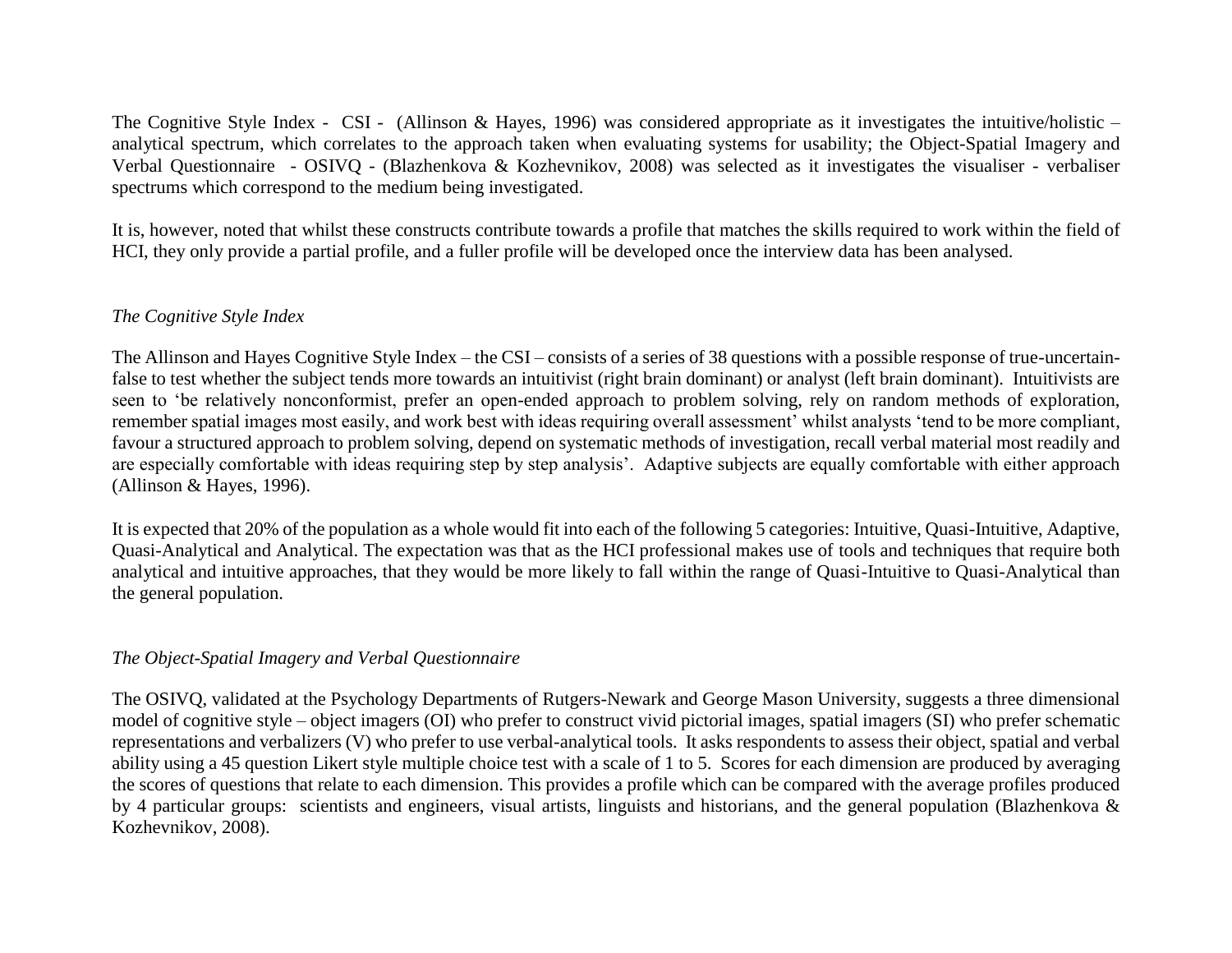The expectation was that as many HCI professionals contribute towards the interface design, they would score more highly than computer scientists and engineers as object imagers, and as they also need to understand the architecture and functional design, they would score more highly than visual artists as spatial imagers.

## **Method**

The target population of this study is the HCI professional who works either as a practitioner in the field, or as an educator, for example, a university lecturer. Participation was invited either directly, for example by canvassing conference attendees, or indirectly via Linked In discussions, or specialist mailing lists, thereby restricting respondents to those who have an interest in HCI. Participants were directed towards an online survey which collected some demographic information, and then delivered the Object-Spatial Imagery and Verbal Questionnaire - OSIVQ - (Blazhenkova & Kozhevnikov, 2008) and the Cognitive Style index - CSI - (Allinson & Hayes, 1996). The demographic information included their age, gender, role (practitioner, educator or both), the country in which they are based, together with nationality, and nationality at birth, if different, and a brief description of their roles and employment history.

315 professionals responded (M=153, F=162), providing some demographic data and completing the CSI and the OSIVQ. These were made up of practitioners in the field (N=179), educators (N=61), and some who were both practitioner and educator (N=75). The respondents ranged in age from 22 to 79, and there were representatives from 36 countries covering Europe, North and South America, South Africa, Asia and Australia/Oceania. 48 of the respondents were not nationals of the country in which they practice.

A one-way between-groups ANOVA and MANOVA was performed to investigate differences in the role of the professional, and the CSI and OSIVQ profiles respectively. This was followed by the Welch t-test to compare their OSIVQ scores with the published normative values (Blazhenkova & Kozhevnikov, 2008).

## **Results and discussion**

## *Cognitive Style Index*

Respondents to the survey completed the CSI which measures the extent to which an individual is an analytical or intuitive thinker. A one-way between subjects ANOVA was conducted to compare the CSI scores for each of the groups of practitioner, educator and 'both' revealing a statistically significant difference of  $F(2, 312) = 3.35$ , p= 0.038 (Figure 1).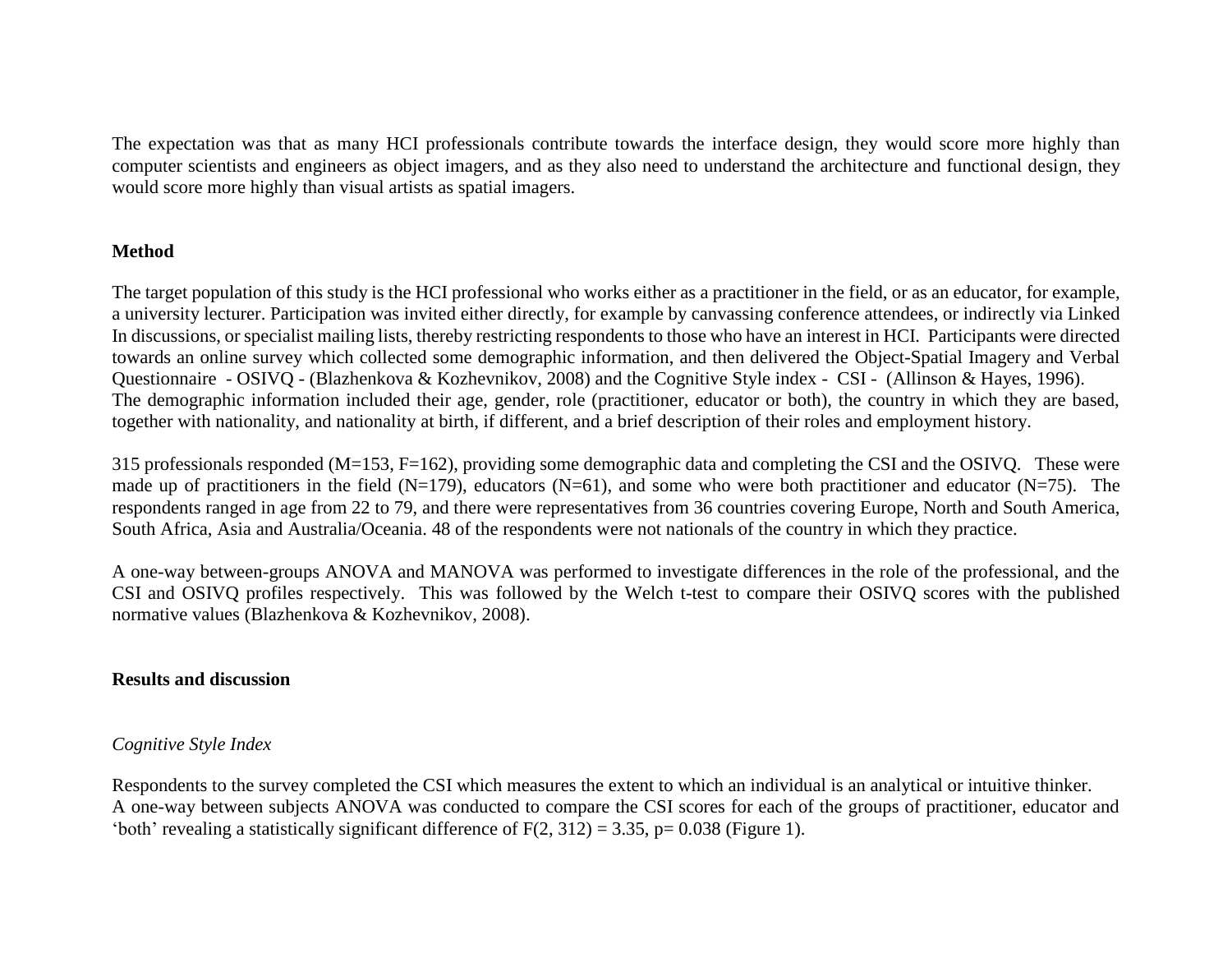|                | Statistic <sup>a</sup> | df1 | df2     | Sig. |
|----------------|------------------------|-----|---------|------|
| Welch          | 3.350                  |     | 124.306 | .038 |
| Brown-Forsythe | 3.574                  |     | 74.752  | .030 |

a. Asymptotically F distributed.

Figure 1: Robust Tests of Equality of Means for the CSI

Post-hoc comparisons using the Tukey HSD test indicated that the mean score for the educators was significantly different from that of the 'both' group. The practitioners did not differ significantly from either the educators or 'both' (Figure 2).

| (I) Role     | (J) Role     | Mean              | DifferenceStd. Error<br>Sig. |      | 95% Confidence Interval |             |
|--------------|--------------|-------------------|------------------------------|------|-------------------------|-------------|
|              |              | (l-J)             |                              |      | Lower Bound             | Upper Bound |
|              | Educator     | -3.070            | 1.784                        | .199 | $-7.27$                 | 1.13        |
| Practitioner | <b>Both</b>  | 2.848             | 1.655                        | .199 | $-1.05$                 | 6.75        |
| Educator     | Practitioner | 3.070             | 1.784                        | .199 | -1.13                   | 7.27        |
|              | <b>Both</b>  | $5.918^*$         | 2.074                        | .013 | 1.03                    | 10.80       |
| <b>Both</b>  | Practitioner | -2.848            | 1.655                        | .199 | $-6.75$                 | 1.05        |
|              | Educator     | -5.918 $^{\circ}$ | 2.074                        | .013 | $-10.80$                | $-1.03$     |

 $\overline{\cdot}$ . The mean difference is significant at the 0.05 level.

Figure 2: Tukey HSD Multiple Comparisons Test CSI

Further investigation is needed to determine the reasons for this difference in profile, and this will be explored in more depth in the next phase of the project. However, the fact that HCI is often taught as an option within a computing course may suggest that HCI lecturers are often computer scientists who have become interested in the subject rather than HCI specialists who have joined the faculty specifically to teach subjects of this nature. Although no significant difference was found between the role of the educator and the practitioner, the difference between the educator and those who enjoy both roles is interesting and may suggest that educators are less likely to practice than practitioners are to educate.

The initial expectation was that the HCI professional would be more likely to fall within the range of Quasi-Intuitive to Quasi-Analytical than the general population. Interestingly, only the practitioner fell into this category, with 66% falling into this range, with those who are both educators and practitioners appearing to be more intuitive and less analytical than those who are solely educators or practitioners. This warrants further investigation, and it may be that the interviews will shed further light.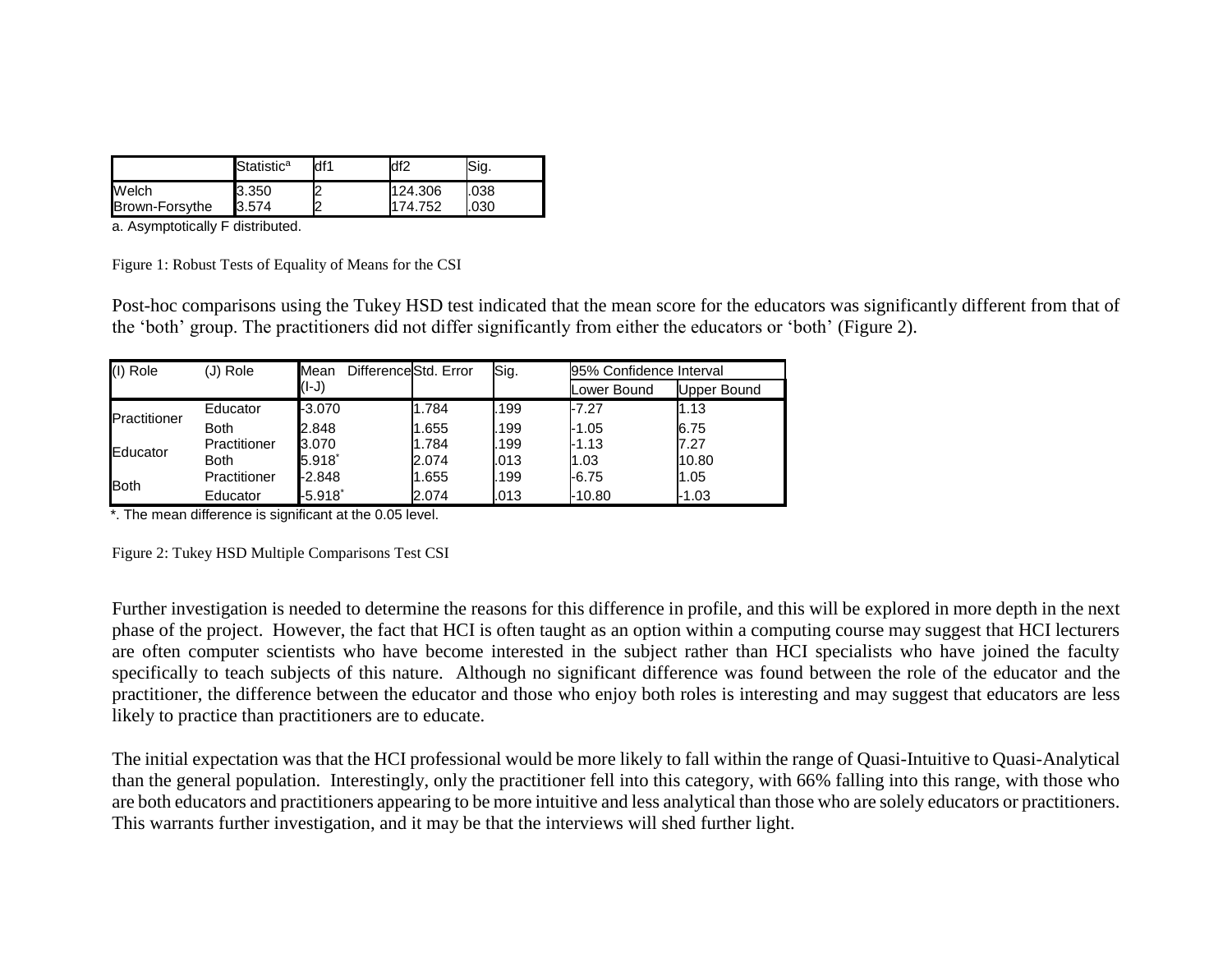# *Object-Spatial Imagery and Verbal Questionnaire*

The OSIVQ produces a profile with the dimensions of object imager (OI), spatial imager (SI) and verbalizer (V) which can be compared with the average profiles produced by four particular groups: scientists and engineers, visual artists, linguists and historians, and the general population.

A one-way between-groups multivariate analysis of variance was performed to investigate differences in the role of the professional (practitioner, educator or both), and the OSIVQ profile. This used the three constructs of the instrument as dependent variables, namely Object Visualiser, Spatial Visualiser and Verbaliser. The independent variable was Role. Preliminary assumption testing was conducted to check for normality, linearity, univariate and multivariate outliers, homogeneity of variance-covariance matrices, and multicollinearity. No serious violations were observed with the exception of multicollinearity, where a very low correlation between the three dependent variables was observed. No significant difference was found between the three groups, necessitating no further consideration of the univariate results: (Wilks' Lambda = .96,  $F(6, 620) = 1.90$ , p = .079. (Figure 3)

| Effect    |                          | Value  | F                     | Hypothesis df | Error df | Sig. | <b>Partial Eta</b><br>Squared |
|-----------|--------------------------|--------|-----------------------|---------------|----------|------|-------------------------------|
|           | Pillai's Trace           | .988   | 8835.090 <sup>b</sup> | 3.000         | 310.000  | .000 | .988                          |
| Intercept | Wilks' Lambda            | .012   | 8835.090 <sup>b</sup> | 3.000         | 310.000  | .000 | .988                          |
|           | <b>Hotelling's Trace</b> | 85.501 | 8835.090 <sup>b</sup> | 3.000         | 310.000  | .000 | .988                          |
|           | Roy's Largest Root       | 85.501 | 8835.090 <sup>b</sup> | 3.000         | 310.000  | .000 | .988                          |
|           | Pillai's Trace           | .036   | 1.904                 | 6.000         | 622,000  | .078 | .018                          |
| Role      | Wilks' Lambda            | .964   | 1.899 <sup>b</sup>    | 6.000         | 620,000  | .079 | .018                          |
|           | <b>Hotelling's Trace</b> | .037   | 1.894                 | 6.000         | 618,000  | .080 | .018                          |
|           | Roy's Largest Root       | .023   | 2.407c                | 3.000         | 311.000  | .067 | .023                          |

a. Design: Intercept + Role

b. Exact statistic

c. The statistic is an upper bound on F that yields a lower bound on the significance level.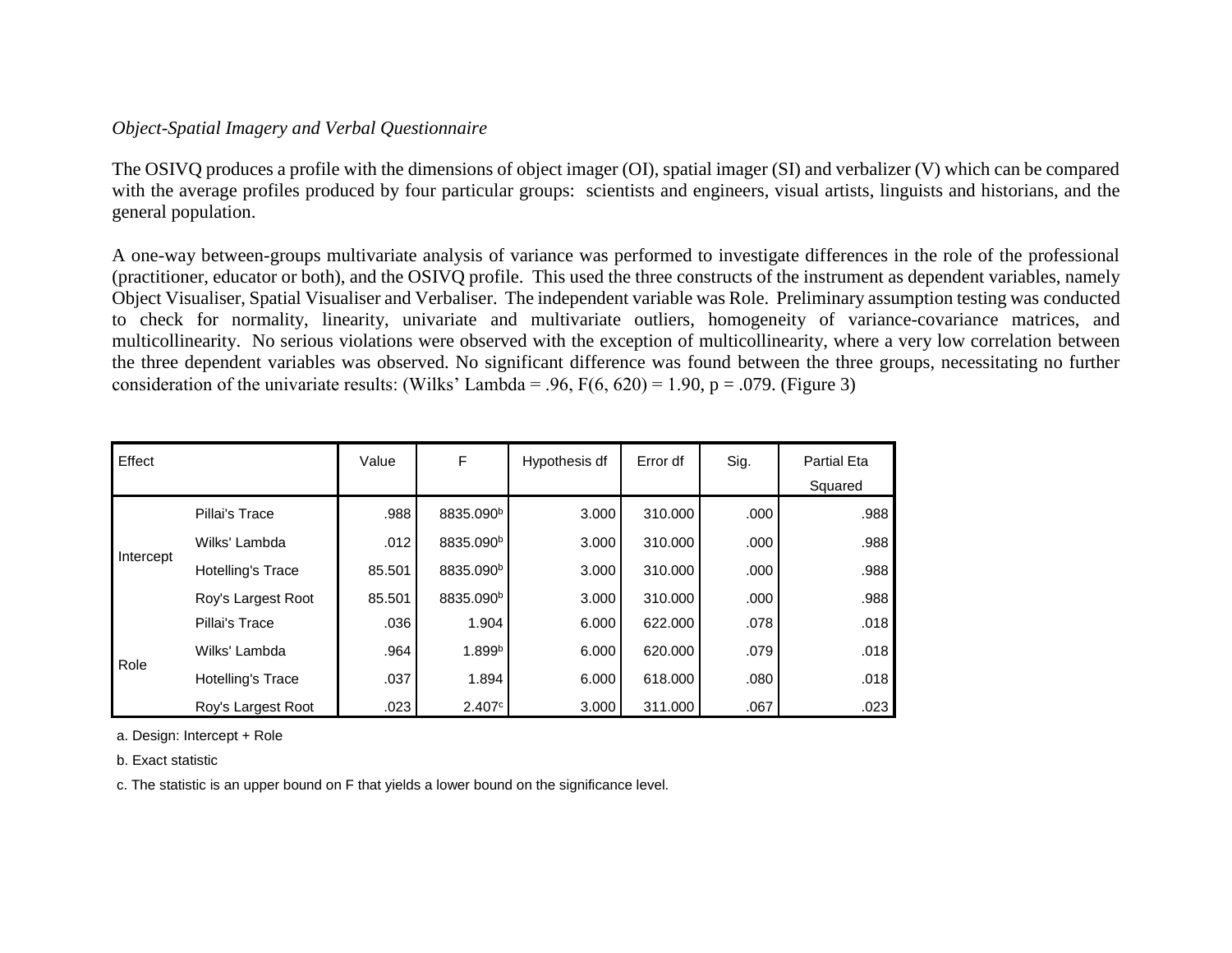Figure 3: OSIVQ Multivariate Tests

T-tests were also conducted to test the assumption that as HCI professionals contribute towards the interface design, they would score more highly than computer scientists and engineers as object imagers, and as they also need to understand the architecture and functional design, they would score more highly than visual artists as spatial imagers. The t-tests comparing the professional against the normative data revealed that whilst there was no significant difference between the object imager score of the HCI professional and the scientist, there was a difference between the spatial imager score of the HCI professional and the visual artist, perhaps again reflecting the computer science background of many professionals (Figure 4).

| Group      | Spatial Imager:<br><b>Professional</b> | <b>Spatial Imager:</b><br><b>Artist</b> |
|------------|----------------------------------------|-----------------------------------------|
| Mean       | 3.2000                                 | 2.9200                                  |
| SD         | 0.6600                                 | 0.6500                                  |
| <b>SEM</b> | 0.0372                                 | 0.0731                                  |
|            | 315                                    | 79                                      |

Figure 4: Comparison of spatial imager score of HCI professional and visual artist

## **Limitations of study**

The limitations with this approach are acknowledged. The concerns regarding the validity of self-report surveys are well documented (Arnold & Feldman, 1981; Podsakoff & Organ, 1986) and there are additional difficulties when subjects are remote, and do not necessarily have English as the first language. The CSI makes heavy use of idiom; to mitigate this, notes have been added to explain the expressions. The OSIVQ may also cause the respondents difficulty; the complexity of the vocabulary and sentence structure, particularly when questions are phrased negatively, has been noted previously (Austin, 2010).

## **Next steps**

96 survey participants indicated they were willing to participate further, and provided contact details which has resulted in 24 interviews conducted either via Skype or face to face. This forms the basis of a thematic analysis to extend the cognitive profile, and to identify the predominant technological frames of operation. Technological frames (Orlikowski & Gash, 1994) refer to the concept of shared cognitive frames used to make sense of technology, in this case HCI. Various groups share a particular interpretation of what a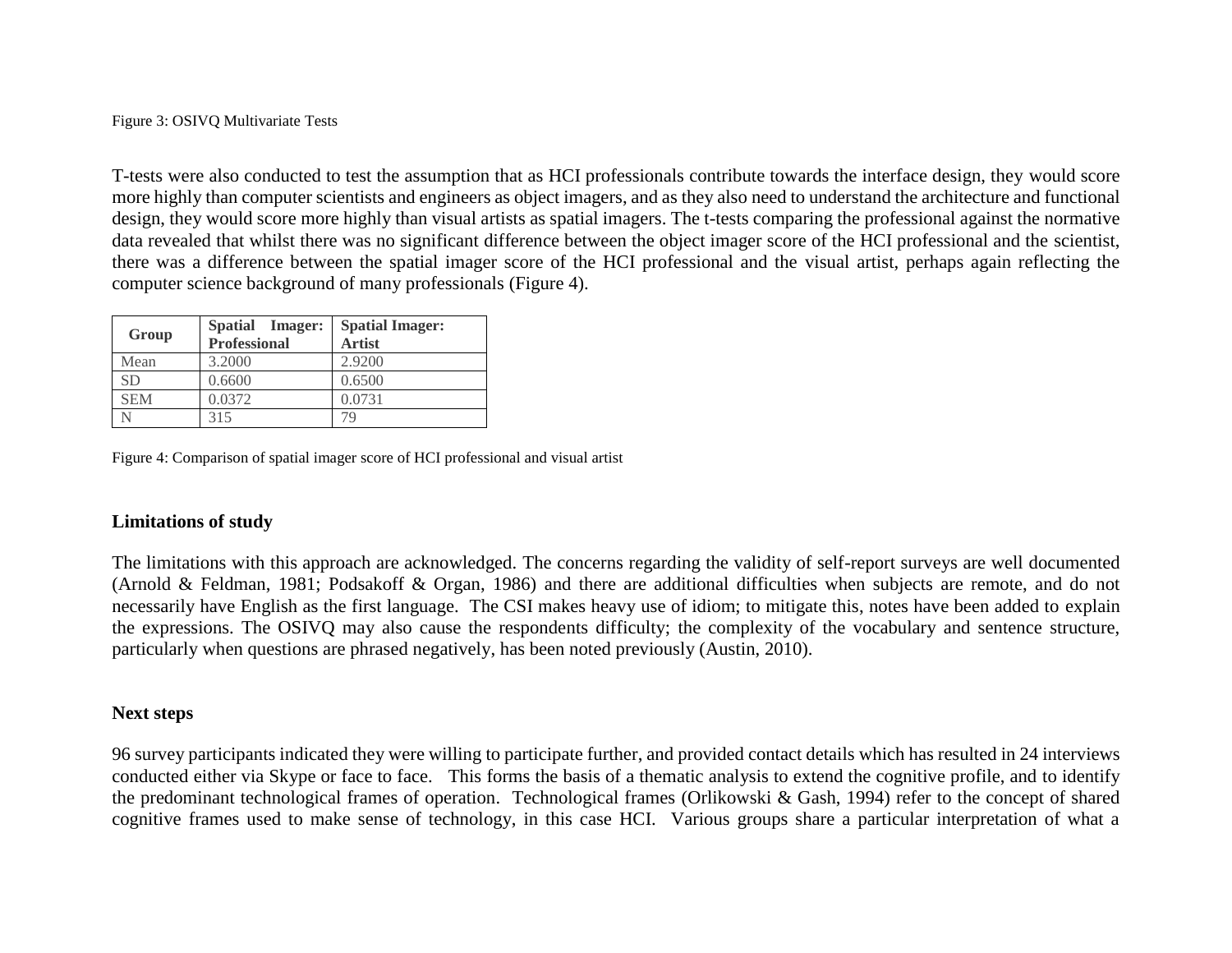technology means; this interpretation may vary from group to group and will structure their interaction with that technology. Applying this concept of technological frames to the domain of HCI, will help to make sense of the adoption and application of knowledge, tools and techniques amongst the diverse members of this community.

General themes emerging include not only the diversity of the field, but an embracing of that diversity; the value of the analytical; the value of communication; the frustration that current education provision does not meet the needs of the employer; and the influence of internal politics within an organisation, a theme which is particularly evident amongst the educators in relation to the squeezing of HCI contact time.

The different technological frames of the practitioner and the educator become more apparent in their definition of the term HCI, with practitioners offering succinct and pragmatic descriptions of the term, and educators providing more of an emotional response, demonstrating a passion and enthusiasm for the subject. Interestingly, those who enjoy both roles appear to exhibit some frustration regarding the gap between the theory and the application, and research and application. It is not yet clear in which frame this group belongs or whether they are a frame of their own, but the analysis of the CSI did determine a difference between 'both' and the 'educator' so this may be an indication that this group should continue to be considered separately. Also evident is the ability of the academic to suppress their intuitive tendencies when required to perform analytical tasks, and feeling comfortable with either approach.

The analysis of the interviews is not yet complete, and it is anticipated that the outcome of the qualitative phase of the investigation will address some of the unanswered questions above, particularly regarding the difference between the educator and the professional who also teaches.

## **Conclusion**

The themes emerging from the interview data are starting to paint a distinct picture of the differing profiles of the professional. Recognising and accepting the differences between educator and practitioner could be the first step towards identifying the particular skills required to practice in the field, and may support the factoring of those changes into a curriculum that will support the practice. Until educators understand who the practitioner is, they will not be designing courses that meet the need of the market, and equally, unless educators recognise how they differ from the practitioner, they may not deliver what the market needs. It is already recognised that the curriculum does not match practice, and one reason for this may be that the educator is influenced by their own research interests and slants the curriculum to reflect this.